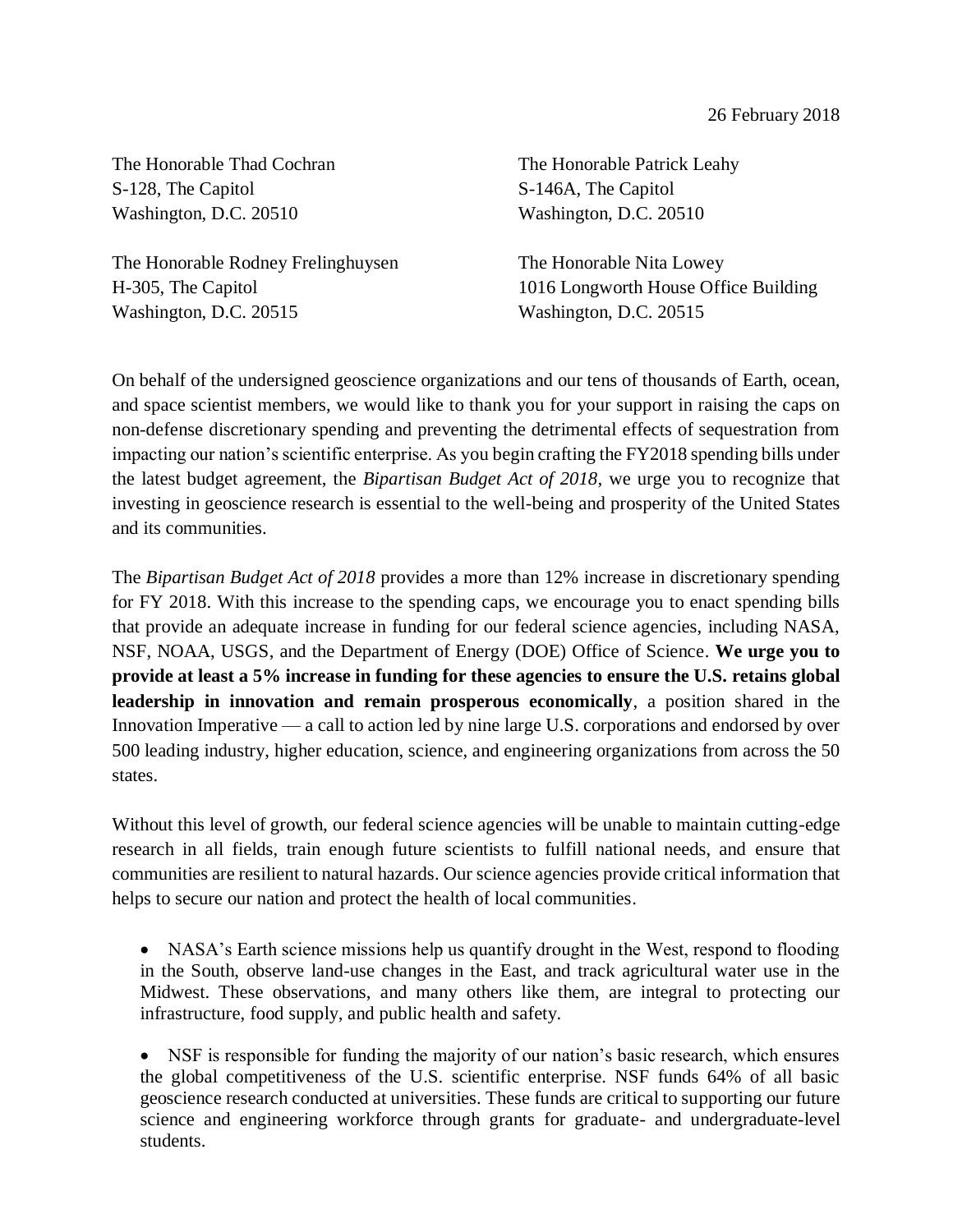• NOAA combines cutting-edge research and world-class facilities to ensure that the U.S. is resilient and weather-ready. Approximately one-third of our GDP is affected by weather and the environment, and therefore many sectors of our economy rely on NOAA's ocean and atmospheric data and monitoring. Industries such as agriculture, fisheries, and aviation rely on the agency's satellites and ocean observations to deliver high-quality continuous data and its oceanographic programs to provide insights into our nation's waters and coasts.

• The U.S. Geological Survey (USGS) provides impartial information about hazards, such as earthquakes and floods, and natural resources, such as water, energy, and minerals, to keep the nation prosperous, healthy, and secure.

• The DOE Office of Science operates at the forefront of discovery as the lead federal agency supporting energy research. The Office of Science continues to shape our energy future by supporting researchers who are making key advances in fields related to solar energy, bioenergy, and batteries, among others, and does so across sectors including academia and Fortune 500 companies.

To continue crucial and cutting-edge research initiatives and put America on a path to scientific growth and progress, we ask that you provide at least a 5% increase in funding across NASA, NOAA, NSF, USGS, and the DOE Office of Science. When drafting appropriations legislation, we also urge you to avoid policy riders that deprioritize the geosciences, limit the ability of federal scientists and researchers to attend scientific and technical meetings, or restrict the use of climate data. Such riders impede the rate of scientific progress, slow economic growth, and put our national security at risk. America's economic strength, public safety, and national security depend on our commitment to invest in the Earth and space sciences.

Thank you for your consideration of our requests. We would be happy to work with you further if we can be of assistance.

Sincerely,

American Geophysical Union American Geosciences Institute American Institute of Professional Geologists Coalition for Ocean Leadership National Ground Water Association Seismological Society of America Soil Science Society of America

Cc: The Honorable Richard Shelby The Honorable Jeanne Shaheen The Honorable Lamar Alexander The Honorable Dianne Feinstein The Honorable Lisa Murkowski The Honorable Tom Udall The Honorable Mike Simpson The Honorable Marcy Kaptur The Honorable Ken Calvert